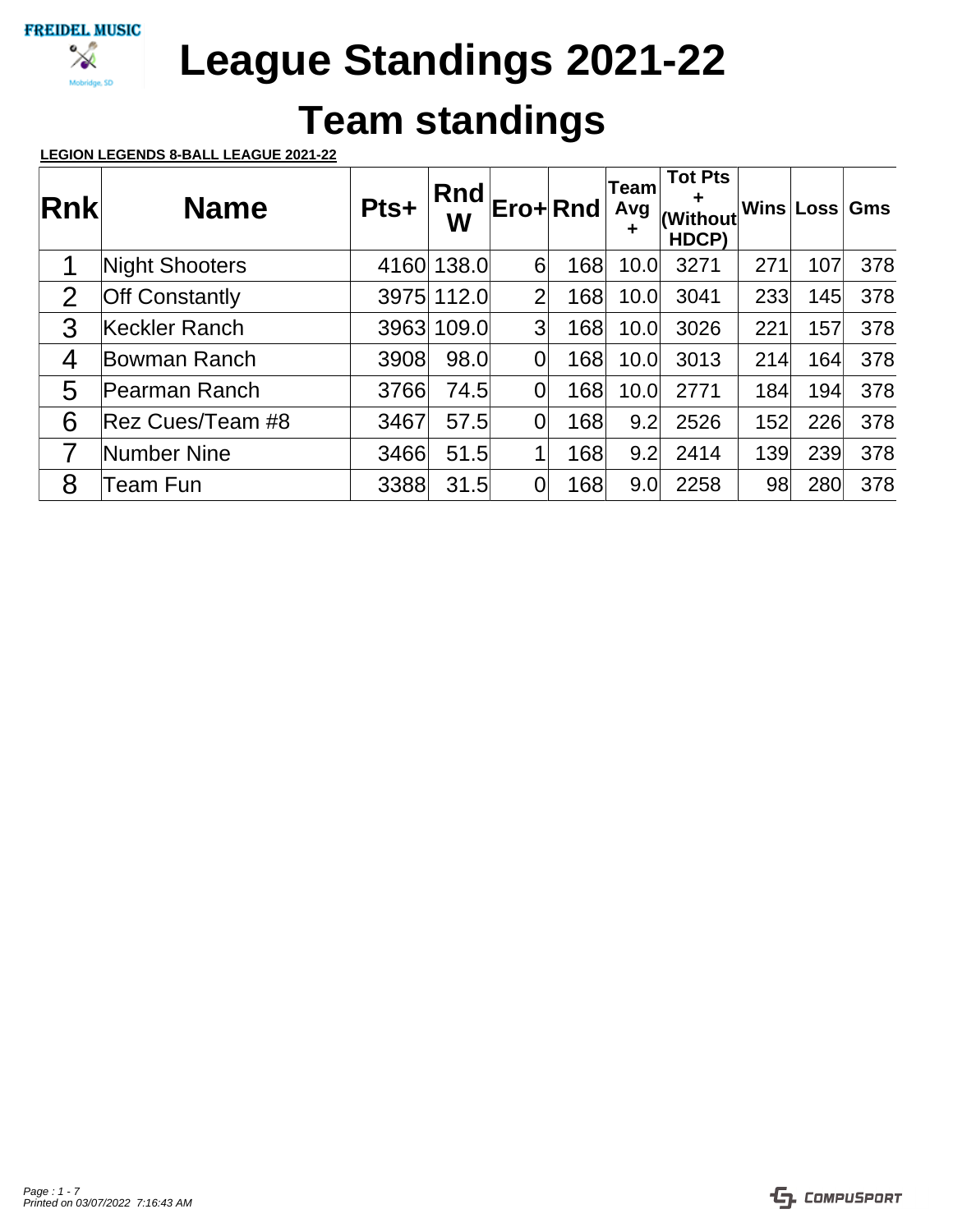

# **Team players**

## **LEGION LEGENDS 8-BALL LEAGUE 2021-22**

#### **\*\*Floating Spares\*\***

| Rnkl | <b>HDCP</b><br>from<br>chart<br>based<br>on<br>Pts/Gms<br>Average | <b>Players</b>             | <b>Pts/Gms</b><br>Avg | Pts+            | Gms |                | $\int_{-\infty}^{\infty}$ Wins Ero+ Loss |                |                | $\frac{ \textsf{Cons} }{ \textsf{Wins} }$ 10-0+ | <b>Matches</b><br><b>Played</b><br>(2 <sub>per</sub> )<br>night) | <b>PM</b>      | <b>Break</b><br>and<br>Run |
|------|-------------------------------------------------------------------|----------------------------|-----------------------|-----------------|-----|----------------|------------------------------------------|----------------|----------------|-------------------------------------------------|------------------------------------------------------------------|----------------|----------------------------|
| 20   |                                                                   | John Donovan               | 8.35                  | 651             | 78  | 52             | $\overline{0}$                           | 26             | 18             | 0                                               | 26                                                               | 10             | 0                          |
| 23   |                                                                   | <b>TINY MARTIN</b>         | 8.43                  | 506             | 60  | 39             | 1                                        | 21             | 10             | $\overline{2}$                                  | 20                                                               | $\overline{7}$ | 0                          |
| 24   | 9                                                                 | Marge unknown              | 5.56                  | 367             | 66  | 11             | $\mathbf 0$                              | 55             | $\overline{2}$ | 0                                               | 22                                                               | $\overline{0}$ | 0                          |
| 27   | $\overline{7}$                                                    | Lou Lends His Horse        | 8.83                  | 318             | 36  | 30             | $\overline{2}$                           | 6              | 15             | 3                                               | 12                                                               | $\overline{7}$ | 0                          |
| 28   | 8                                                                 | Tommie Jo Hawk Eagle       | 6.58                  | 316             | 48  | 14             | 0                                        | 34             | 4              | 0                                               | 16                                                               | 0              | $\overline{0}$             |
| 29   |                                                                   | <b>Allen Ducheneaux</b>    | 8.11                  | 292             | 36  | 24             | $\overline{0}$                           | 12             |                | 0                                               | 12                                                               | 5              | $\mathbf 0$                |
| 30   | 10                                                                | Ginger Bowman              | 4.85                  | 233             | 48  | 8              | 0                                        | 40             | 3              | 0                                               | 16                                                               | $\overline{0}$ | 0                          |
| 31   |                                                                   | <b>Thad Rose</b>           | 8.25                  | 198             | 24  | 15             | 0                                        | 9              | 6              | 0                                               | 8                                                                | $\overline{2}$ | 0                          |
| 33   | 8                                                                 | <b>Ethan Eagle Chasing</b> | 6.58                  | 158             | 24  | 6              | $\overline{0}$                           | 18             | $\overline{2}$ |                                                 | 8                                                                | $\overline{0}$ | 0                          |
| 34   | 7                                                                 | Marty unknown              | 8.33                  | 150             | 18  | 11             | $\Omega$                                 |                | 5              | 0                                               | 6                                                                | $\overline{2}$ | 0                          |
| 35   | 8                                                                 | Marques Goodlow Slim       | 7.44                  | 134             | 18  | 8              | $\mathbf 0$                              | 10             | 4              | 0                                               | 6                                                                | 0              | $\overline{0}$             |
| 36   | 10                                                                | Jackie unknown             | 4.58                  | 55              | 12  | 2              | 0                                        | 10             |                | 0                                               | 4                                                                | 0              | 0                          |
| 37   |                                                                   | Gaeton unknown             | 8.67                  | 52              | 6   | 4              | 0                                        | $\overline{2}$ | 4              | 0                                               | $\overline{2}$                                                   | 1              | 0                          |
| 38   |                                                                   | Jayme unknown              | 8.33                  | 50 <sup>1</sup> | 6   | 3              | $\Omega$                                 | 3              | 2              |                                                 | $\overline{2}$                                                   | 0              | $\mathbf 0$                |
| 39   | 7                                                                 | <b>RJ Lawrence</b>         | 7.67                  | 46              | 6   | 3              | $\Omega$                                 | 3 <sub>l</sub> |                | 0                                               | $\overline{2}$                                                   | 0              | $\overline{0}$             |
| 40   | 8                                                                 | Stacey unknown             | 6.67                  | 40              | 6   | 2              | 0                                        |                |                | 0                                               | $\overline{2}$                                                   | $\overline{0}$ | $\overline{0}$             |
| 41   | 8                                                                 | Tracy V                    | 6.67                  | 40              | 6   | $\overline{2}$ | 0                                        |                | $\overline{2}$ | 0                                               | $\overline{2}$                                                   | 0              | 0                          |
| 42   | 9                                                                 | Joe Unknown                | 6.33                  | 38              | 6   | $\overline{c}$ | $\mathbf 0$                              |                | $\overline{2}$ | 0                                               | $\overline{2}$                                                   | $\overline{0}$ | $\overline{0}$             |
| 43   | 11                                                                | <b>DJay Hunter</b>         | 3.67                  | 22              | 6   | $\overline{0}$ | 0                                        | 6              | 0              | 0                                               | $\overline{2}$                                                   | $\overline{0}$ | 0                          |

### **Bowman Ranch**

| Rnk | <b>HDCP</b><br>from<br>chart<br>based<br><b>on</b><br>Pts/Gms<br>Average | <b>Players</b>       | <b>Pts/Gms</b><br>Avg | Pts+ | Tot |    |    |    |   | $\begin{vmatrix} \mathsf{Tot} \ \mathsf{Gms} \end{vmatrix} \mathsf{Wins} \begin{vmatrix} \mathsf{E} \mathsf{ro+} \end{vmatrix} \mathsf{Loss} \begin{vmatrix} \mathsf{Cons} \ \mathsf{Wins} \end{vmatrix}$ 10-0+ | <b>Matches</b><br><b>Played</b><br>(2 <sub>per</sub> )<br>night) | <b>PM</b> | <b>Break</b><br>and<br><b>Run</b> |
|-----|--------------------------------------------------------------------------|----------------------|-----------------------|------|-----|----|----|----|---|-----------------------------------------------------------------------------------------------------------------------------------------------------------------------------------------------------------------|------------------------------------------------------------------|-----------|-----------------------------------|
|     |                                                                          | James Traversie      | 8.29                  | 1044 | 126 | 75 |    | 51 | 6 |                                                                                                                                                                                                                 | 42                                                               |           | $\Omega$                          |
|     |                                                                          | Leo Bowman           | 8.13                  | 1025 | 126 | 75 |    | 51 |   |                                                                                                                                                                                                                 | 42                                                               | 6         | $\Omega$                          |
|     |                                                                          | <b>June High Elk</b> | 7.65                  | 918  | 120 | 63 | 01 | 57 |   |                                                                                                                                                                                                                 | 40                                                               |           | 0                                 |

#### **Keckler Ranch**

| <b>Rnk</b> | <b>HDCP</b><br>from<br>chart<br>based<br>on.<br>Pts/Gms<br><b>Average</b> | <b>Players</b> | <b>Pts/Gms</b><br>Avg | $Pts+$ | Tot<br>Gms       |    |    |                 | …∴ ∣Wins Ero∔ Loss <mark>Cons</mark> 10-0+ Pr> | <b>Matches</b><br><b>Played</b><br>(2 <sub>per</sub> )<br>night) | <b>PM</b> | <b>Break</b><br>and<br>Run |
|------------|---------------------------------------------------------------------------|----------------|-----------------------|--------|------------------|----|----|-----------------|------------------------------------------------|------------------------------------------------------------------|-----------|----------------------------|
|            |                                                                           | Holden Neigel  | 8.17                  | 1030   | 126              | 82 | 44 | 20 <sub>l</sub> |                                                | 42                                                               | 13        | 0                          |
| 9          |                                                                           | Nolan Keckler  | 7.62                  | 914    | 120 <sub>1</sub> | 59 | 61 |                 |                                                | 40                                                               |           | 0                          |
| 19         |                                                                           | Jace Long      | 7.87                  | 661    | 84               | 43 | 41 |                 |                                                | 28                                                               | 5         | 0                          |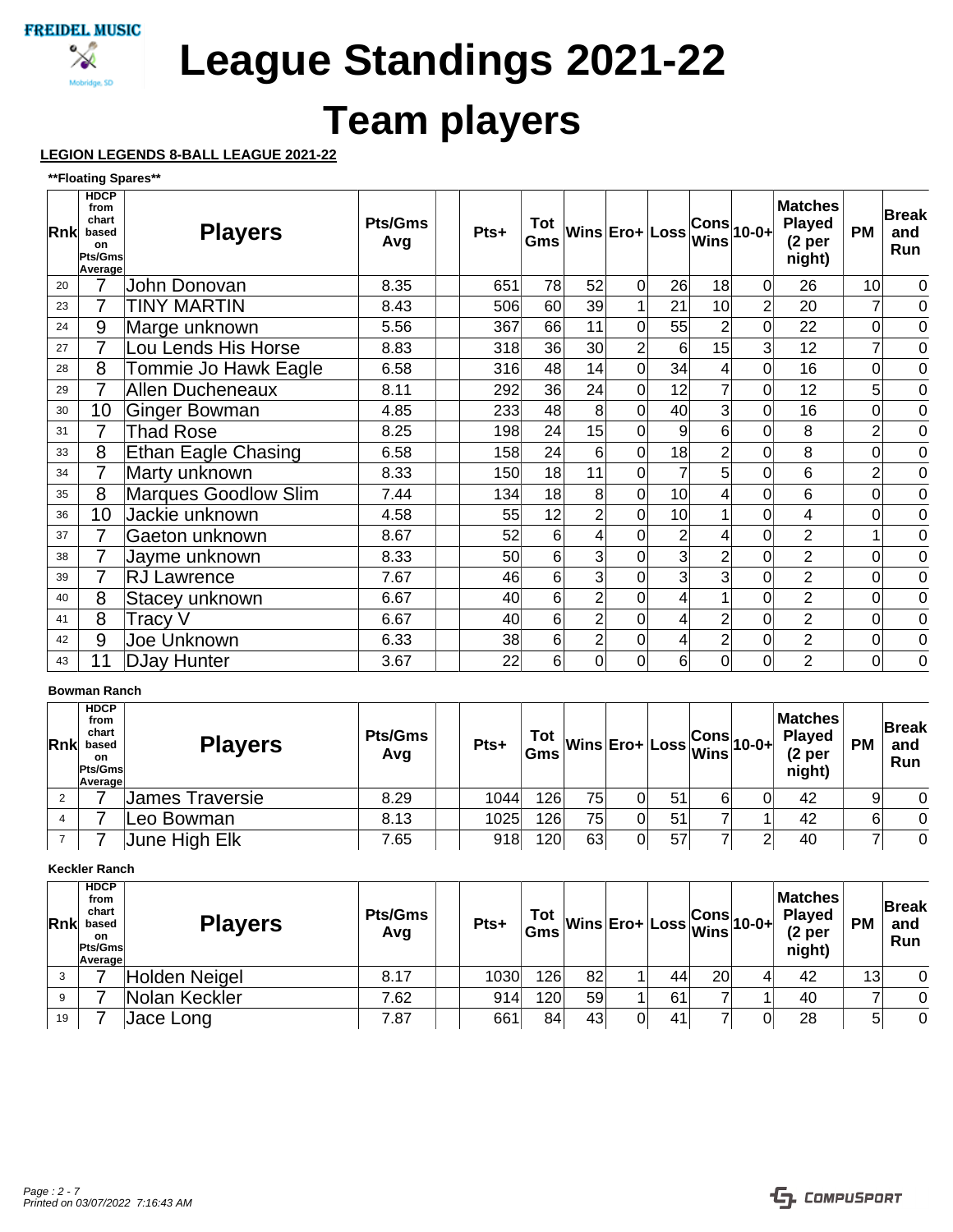

# **Team players**

# **LEGION LEGENDS 8-BALL LEAGUE 2021-22**

### **Night Shooters**

| Rnk | <b>HDCP</b><br>from<br>chart<br>based<br>on.<br>Pts/Gms<br>Average | <b>Players</b>        | <b>Pts/Gms</b><br>Avg | Pts+ | Tot | $\begin{array}{c} \n\text{Tot} \\ \text{Gms} \n\end{array}\n\text{Wins} \n\begin{array}{c} \n\text{Ero+} \n\end{array}\n\begin{array}{c} \n\text{Loss} \n\end{array}\n\text{Wins} \n\begin{array}{c} \n\text{Sons} \n\end{array}\n\text{10-0+}$ |   |    |                 | <b>Matches</b><br><b>Played</b><br>(2 <sub>per</sub> )<br>night) | <b>PM</b> | <b>Break</b><br>and<br><b>Run</b> |
|-----|--------------------------------------------------------------------|-----------------------|-----------------------|------|-----|-------------------------------------------------------------------------------------------------------------------------------------------------------------------------------------------------------------------------------------------------|---|----|-----------------|------------------------------------------------------------------|-----------|-----------------------------------|
|     |                                                                    | <b>Fed Maupin</b>     | 8.37                  | 1055 | 126 | 80                                                                                                                                                                                                                                              | 3 | 46 | 10              | 42                                                               | 13        | $\overline{0}$                    |
|     |                                                                    | Chad Morgan           | 8.79                  | 1002 | 114 | 87                                                                                                                                                                                                                                              |   | 27 | 11 <sub>1</sub> | 38                                                               | 18        | $\overline{0}$                    |
| 10  |                                                                    | Dyson Lends His Horse | 8.77                  | 895  | 102 | 77                                                                                                                                                                                                                                              |   | 25 | 16              | 34                                                               | 15        | $\overline{0}$                    |

### **Number Nine**

| <b>Rnk</b> | <b>HDCP</b><br>from<br>chart<br>based<br>on<br>Pts/Gms<br>Average | <b>Players</b>      | <b>Pts/Gms</b><br>Avg | Pts+ | Tot<br>Gms |    |    |    |   | …∴  Wins Ero∔ Loss <mark>Cons</mark> 10-0+ P <sup>r⊱</sup> | Matches<br><b>Played</b><br>(2 <sub>per</sub> )<br>night) | <b>PM</b> | <b>Break</b><br>and<br>Run |
|------------|-------------------------------------------------------------------|---------------------|-----------------------|------|------------|----|----|----|---|------------------------------------------------------------|-----------------------------------------------------------|-----------|----------------------------|
| 11         | 8                                                                 | <b>Taten Maupin</b> | 7.12                  | 854  | 120        | 53 | 0  | 67 |   |                                                            | 40                                                        |           |                            |
| 12         | 8                                                                 | Joe Bowman          | 6.69                  | 843  | 126        | 52 |    | 74 |   |                                                            | 42                                                        | 6         | $\Omega$                   |
| 26         | 10                                                                | Gib Moran           | 5.29                  | 349  | 66         | 18 | 01 | 48 | っ |                                                            | 22                                                        | ົ         | $\Omega$                   |

### **Off Constantly**

| <b>Rnk</b> | <b>HDCP</b><br>from<br>chart<br>based<br>on<br><b>Pts/Gms</b><br>Average | <b>Players</b>     | <b>Pts/Gms</b><br>Avg | Pts+ | Tot<br>Gms |    |    |    |    | …∴ Wins Ero∔ Loss Cons 10-0+ Pr | <b>Matches</b><br><b>Played</b><br>(2 <sub>per</sub> )<br>night) | <b>PM</b> | <b>Break</b><br>and<br><b>Run</b> |
|------------|--------------------------------------------------------------------------|--------------------|-----------------------|------|------------|----|----|----|----|---------------------------------|------------------------------------------------------------------|-----------|-----------------------------------|
| 6          |                                                                          | Jaramie Eaton      | 8.57                  | 926  | 108        | 76 | 01 | 32 | 16 |                                 | 36                                                               | 13        | $\overline{0}$                    |
| 8          |                                                                          | Shane Farlee       | 8.96                  | 914  | 102        | 78 |    | 24 | 18 |                                 | 34                                                               | 17        | $\Omega$                          |
| 25         | 10                                                                       | <b>Andy Corley</b> | 5.41                  | 357  | 66         | 14 |    | 52 | 4  |                                 | 22                                                               | 0         | 0                                 |

### **Pearman Ranch**

| <b>Rnk</b> | <b>HDCP</b><br>from<br>chart<br>based<br>on<br>Pts/Gms<br>Average | <b>Players</b> | <b>Pts/Gms</b><br>Avg | Pts+ | Tot<br>Gms |    |    |    |    | …∴  Wins Ero∔ Loss <mark>Cons</mark>  10-0∔ Pr <sup></sup> | Matches<br><b>Played</b><br>$(2p$ er<br>night) | <b>PM</b>       | <b>Break</b><br>and<br>Run |
|------------|-------------------------------------------------------------------|----------------|-----------------------|------|------------|----|----|----|----|------------------------------------------------------------|------------------------------------------------|-----------------|----------------------------|
| 13         | 8                                                                 | Justin Pearman | 7.23                  | 824  | 114        | 58 |    | 56 |    |                                                            | 38                                             | 10 <sub>1</sub> | $\Omega$                   |
| 15         |                                                                   | Cap Pearman    | 7.56                  | 771  | 102        | 54 | 0  | 48 | 12 |                                                            | 34                                             |                 | $\Omega$                   |
| 17         | 8                                                                 | Jason Dolphus  | 7.40                  | 710  | 96         | 46 | 01 | 50 |    |                                                            | 32                                             |                 | $\Omega$                   |

#### **Rez Cues/Team #8**

| <b>Rnk</b> | <b>HDCP</b><br>from<br>chart<br>based<br><b>on</b><br>Pts/Gms<br>Average | <b>Players</b>                | <b>Pts/Gms</b><br>Avg | Pts+ |     |    |    |    |   | $\left \frac{\text{Tot}}{\text{Gms}}\middle  \text{Wins} \right $ Ero+ $\left \text{Loss} \right $ $\text{Wins}$ 10-0+ | <b>Matches</b><br><b>Played</b><br>(2 <sub>p</sub> )<br>night) | <b>PM</b> | <b>Break</b><br>and<br>Run |
|------------|--------------------------------------------------------------------------|-------------------------------|-----------------------|------|-----|----|----|----|---|------------------------------------------------------------------------------------------------------------------------|----------------------------------------------------------------|-----------|----------------------------|
| 14         |                                                                          | Tom Hawk Eagle                | 7.61                  | 822  | 108 | 53 | 01 | 55 | 6 |                                                                                                                        | 36                                                             |           | 0                          |
| 18         |                                                                          | eland Black                   | 7.69                  | 692  | 90  | 49 | Ωl | 41 | 6 |                                                                                                                        | 30                                                             |           | 0                          |
| 22         |                                                                          | <b>Western Ducheneaux Wes</b> | 6.12                  | 551  | 90  | 25 | 0  | 65 | າ |                                                                                                                        | 30                                                             |           | 0                          |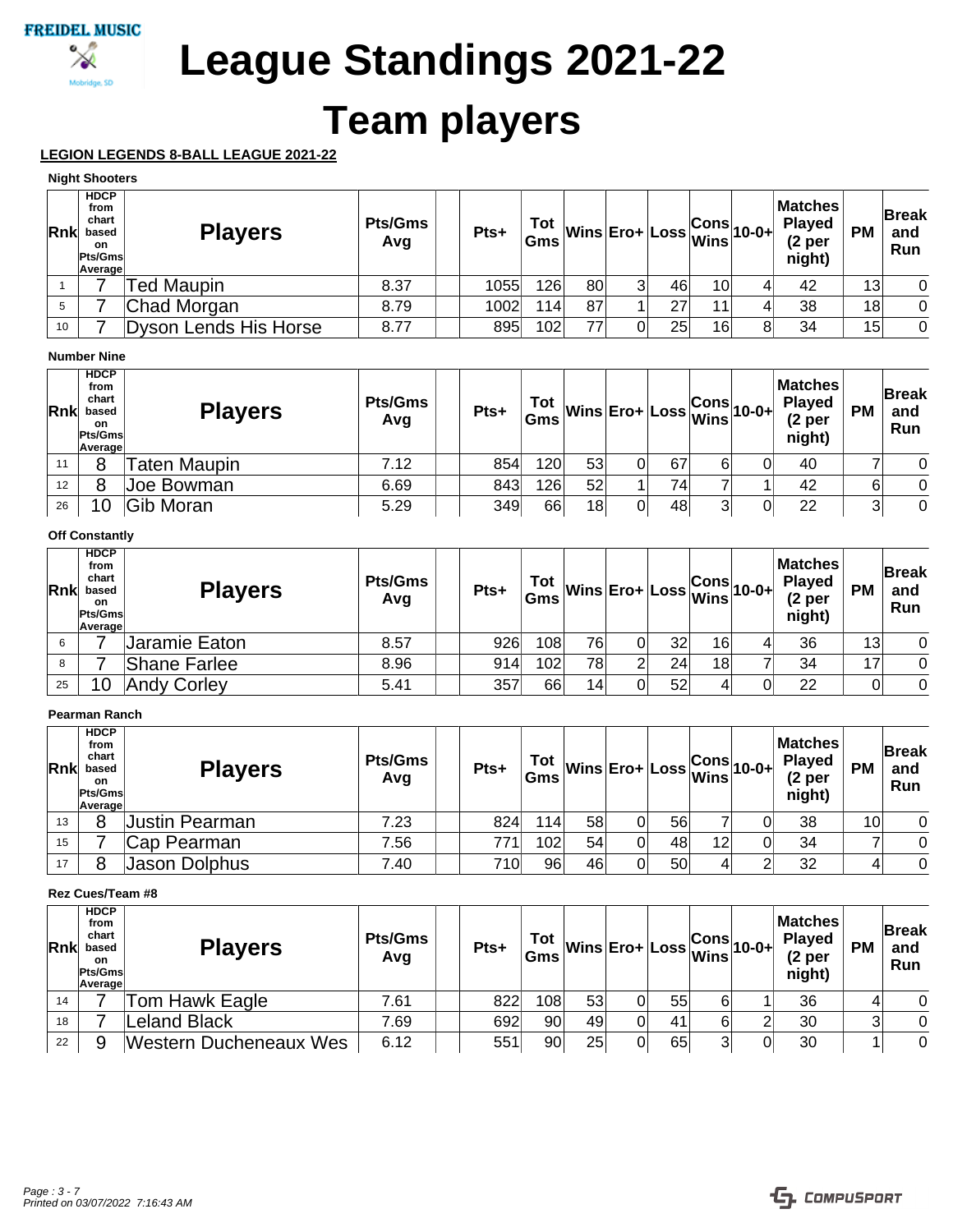

# **Team players**

## **LEGION LEGENDS 8-BALL LEAGUE 2021-22**

|             | Team Fun                                                          |                  |                |      |            |    |     |   |                                                                                                          |                                                                  |           |                            |
|-------------|-------------------------------------------------------------------|------------------|----------------|------|------------|----|-----|---|----------------------------------------------------------------------------------------------------------|------------------------------------------------------------------|-----------|----------------------------|
| <b>Rnkl</b> | <b>HDCP</b><br>from<br>chart<br>based<br>on<br>Pts/Gms<br>Average | <b>Players</b>   | Pts/Gms<br>Avg | Pts+ | Tot<br>Gms |    |     |   | $\sim$ Wins Ero+ Loss $\begin{vmatrix} \text{Cons} & \text{P1} \\ \text{Wins} & \text{N1} \end{vmatrix}$ | <b>Matches</b><br><b>Played</b><br>(2 <sub>per</sub> )<br>night) | <b>PM</b> | <b>Break</b><br>and<br>Run |
| 16          |                                                                   | JD Sampson       | 6.56           | 748  | 114        | 39 | 75  |   |                                                                                                          | 38                                                               | ົ         | 0                          |
| 21          | 10                                                                | Kat Smith        | 4.98           | 568  | 114        | 13 | 101 | 3 |                                                                                                          | 38                                                               | 0         | $\overline{0}$             |
| 32          | 9                                                                 | Terri Jo Haskell | 6.03           | 181  | 30         |    | 23  |   |                                                                                                          | 10                                                               | 0         | $\overline{0}$             |

# **Player standings (Floating spares only)**

## **LEGION LEGENDS 8-BALL LEAGUE 2021-22**

| Rnk | <b>HDCP</b><br>from<br>chart<br>based<br>on<br>Pts/Gms<br>Average | <b>Players</b>              | <b>Pts/Gms</b><br>Avg | Pts+ | Tot<br>Gms      |                 | Wins Ero+ Loss |                 | <b>Wins</b>     | $ Cons _{10-0+}$ | <b>Matches</b><br><b>Played</b><br>(2 <sub>per</sub> )<br>night) | <b>PM</b>      | <b>Break</b><br>and<br>Run |
|-----|-------------------------------------------------------------------|-----------------------------|-----------------------|------|-----------------|-----------------|----------------|-----------------|-----------------|------------------|------------------------------------------------------------------|----------------|----------------------------|
| 20  | 7                                                                 | John Donovan                | 8.35                  | 651  | 78              | 52              | $\Omega$       | 26              | 18              | $\Omega$         | 26                                                               | 10             | 0                          |
| 23  |                                                                   | <b>TINY MARTIN</b>          | 8.43                  | 506  | 60 <sup>1</sup> | 39              |                | 21              | 10 <sup>1</sup> | $\overline{2}$   | 20                                                               | 7              | $\mathbf 0$                |
| 24  | 9                                                                 | Marge unknown               | 5.56                  | 367  | 66              | 11              | $\Omega$       | 55              | $\overline{2}$  | $\Omega$         | 22                                                               | 0              | $\mathbf 0$                |
| 27  | 7                                                                 | Lou Lends His Horse         | 8.83                  | 318  | 36              | 30 <sup>2</sup> | $\overline{2}$ | $6 \mid$        | 15              | 3 <sup>1</sup>   | 12                                                               |                | $\mathbf 0$                |
| 28  | 8                                                                 | Tommie Jo Hawk Eagle        | 6.58                  | 316  | 48              | 14              | $\overline{0}$ | 34              |                 | $\Omega$         | 16                                                               | 0              | 0                          |
| 29  | 7                                                                 | <b>Allen Ducheneaux</b>     | 8.11                  | 292  | 36              | 24              | $\overline{0}$ | 12              |                 | Ωl               | 12                                                               | 5              | $\mathbf 0$                |
| 30  | 10                                                                | <b>Ginger Bowman</b>        | 4.85                  | 233  | 48              | 8               | $\overline{0}$ | 40 <sub>l</sub> |                 | $\Omega$         | 16                                                               | 0              | $\mathbf 0$                |
| 31  | 7                                                                 | <b>Thad Rose</b>            | 8.25                  | 198  | 24              | $15$            | $\overline{0}$ | $\overline{9}$  | 6               | $\Omega$         | 8                                                                | $\overline{2}$ | $\mathbf 0$                |
| 33  | 8                                                                 | <b>Ethan Eagle Chasing</b>  | 6.58                  | 158  | 24              | $6 \mid$        | $\mathbf 0$    | 18              |                 | 0                | 8                                                                | 0              | $\mathbf 0$                |
| 34  | 7                                                                 | Marty unknown               | 8.33                  | 150  | 18              | 11              | $\overline{0}$ |                 |                 | 0                | 6                                                                | $\overline{2}$ | $\mathbf 0$                |
| 35  | 8                                                                 | <b>Marques Goodlow Slim</b> | 7.44                  | 134  | 18              | 8 <sup>1</sup>  | $\overline{0}$ | 10 <sup>1</sup> |                 | $\Omega$         | 6                                                                | 0              | $\mathbf 0$                |
| 36  | 10                                                                | Jackie unknown              | 4.58                  | 55   | 12              | $\overline{2}$  | $\overline{0}$ | 10 <sup>1</sup> |                 | $\Omega$         | 4                                                                | 0              | $\mathbf 0$                |
| 37  | 7                                                                 | Gaeton unknown              | 8.67                  | 52   | 6               | 4               | $\mathbf 0$    | $\overline{2}$  |                 | 0                | $\overline{2}$                                                   | 1              | $\mathbf 0$                |
| 38  | 7                                                                 | Jayme unknown               | 8.33                  | 50   | 6               | 3               | $\overline{0}$ | 3 <sup>1</sup>  | $\overline{2}$  | $\Omega$         | $\overline{2}$                                                   | 0              | $\mathbf 0$                |
| 39  | 7                                                                 | <b>RJ Lawrence</b>          | 7.67                  | 46   | 6               | $\mathbf{3}$    | $\overline{0}$ |                 |                 | $\Omega$         | $\overline{2}$                                                   | 0              | $\mathbf 0$                |
| 40  | 8                                                                 | Stacey unknown              | 6.67                  | 40   | 6               | $\overline{2}$  | $\overline{0}$ |                 |                 | 0                | $\overline{2}$                                                   | 0              | $\mathbf 0$                |
| 41  | 8                                                                 | Tracy V                     | 6.67                  | 40   | 6               | $\overline{2}$  | $\mathbf 0$    | 4               | 2               | $\Omega$         | $\overline{2}$                                                   | 0              | $\mathbf 0$                |
| 42  | 9                                                                 | Joe Unknown                 | 6.33                  | 38   | $6 \mid$        | $\overline{2}$  | $\overline{0}$ | 4               |                 | 0                | $\overline{2}$                                                   | 0              | $\overline{0}$             |
| 43  | 11                                                                | <b>DJay Hunter</b>          | 3.67                  | 22   | 6               | $\overline{0}$  | $\overline{0}$ | $6 \mid$        | 0               | 0                | $\overline{2}$                                                   | 0              | $\mathbf 0$                |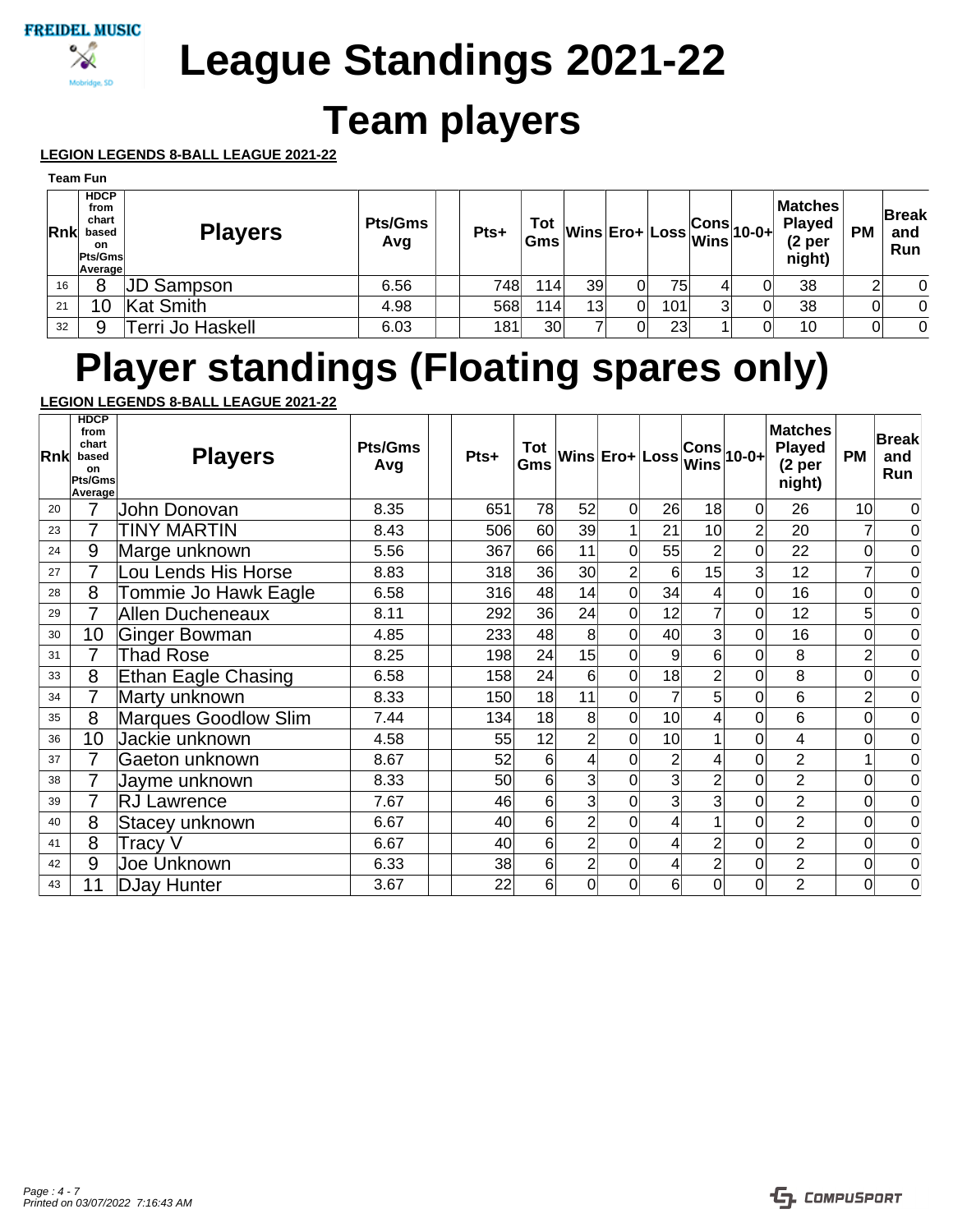

Mobridge, SD

**League Standings 2021-22**

# **Player standings**

## **LEGION LEGENDS 8-BALL LEAGUE 2021-22**

|                          | <b>HDCP</b>     |                            |                       |      |                 |                 |                 |                |                |                         |                          |                         |                     |                |
|--------------------------|-----------------|----------------------------|-----------------------|------|-----------------|-----------------|-----------------|----------------|----------------|-------------------------|--------------------------|-------------------------|---------------------|----------------|
|                          | from            |                            |                       |      |                 |                 |                 |                |                |                         |                          |                         | <b>Matches</b>      |                |
|                          | chart           |                            |                       |      | Tot             |                 |                 |                | <b>Break</b>   |                         |                          |                         | <b>Played</b>       | <b>Pts/Gms</b> |
| Rnk                      | based           | <b>Players</b>             | Plyr<br><b>Status</b> | Pts+ | Gms             |                 | Wins Loss Ero+  |                |                | and $ 10-0+$            | Cons PM<br><b>Wins</b>   |                         | (2 <sub>per</sub> ) | Avg            |
|                          | on              |                            |                       |      |                 |                 |                 |                | Run            |                         |                          |                         | night)              |                |
|                          | Pts/Gms         |                            |                       |      |                 |                 |                 |                |                |                         |                          |                         |                     |                |
|                          | Average         |                            |                       |      |                 |                 |                 |                |                |                         |                          |                         |                     |                |
| 1                        | 7               | <b>Ted Maupin</b>          |                       | 1055 | 126             | 80              | 46              | $\overline{3}$ | $\mathbf 0$    | $\overline{\mathbf{4}}$ | 10                       | 13                      | 42                  | 8.37           |
| $\overline{2}$           | $\overline{7}$  | <b>James Traversie</b>     |                       | 1044 | 126             | 75              | 51              | 0              | 0              | $\overline{0}$          | $6\phantom{1}$           | 9                       | 42                  | 8.29           |
| $\overline{3}$           | $\overline{7}$  | <b>Holden Neigel</b>       |                       | 1030 | 126             | $\overline{82}$ | 44              | 1              | 0              | 4                       | $\overline{20}$          | $\overline{13}$         | $\overline{42}$     | 8.17           |
| $\overline{\mathcal{A}}$ | $\overline{7}$  | Leo Bowman                 |                       | 1025 | 126             | $\overline{75}$ | $\overline{51}$ | $\overline{0}$ | 0              | 1                       | 7                        | 6                       | 42                  | 8.13           |
| $\overline{5}$           | $\overline{7}$  | Chad Morgan                |                       | 1002 | 114             | 87              | $\overline{27}$ | 1              | 0              | 4                       | 11                       | 18                      | 38                  | 8.79           |
| 6                        | $\overline{7}$  | Jaramie Eaton              |                       | 926  | 108             | 76              | 32              | $\overline{0}$ | 0              | $\overline{4}$          | 16                       | 13                      | 36                  | 8.57           |
| $\overline{7}$           | $\overline{7}$  | June High Elk              |                       | 918  | 120             | 63              | $\overline{57}$ | 0              | 0              | $\overline{2}$          | $\overline{7}$           | $\overline{7}$          | 40                  | 7.65           |
| 8                        | $\overline{7}$  | <b>Shane Farlee</b>        |                       | 914  | 102             | $\overline{78}$ | $\overline{24}$ | $\overline{2}$ | 0              | $\overline{7}$          | $\overline{18}$          | 17                      | 34                  | 8.96           |
| 9                        | $\overline{7}$  | Nolan Keckler              |                       | 914  | 120             | 59              | $\overline{61}$ | $\overline{1}$ | $\overline{0}$ | $\overline{1}$          | $\overline{7}$           | 7                       | 40                  | 7.62           |
|                          | $\overline{7}$  | Dyson Lends His            |                       |      |                 |                 |                 |                |                |                         |                          |                         |                     |                |
| 10                       |                 | Horse                      |                       | 895  | 102             | 77              | 25              | 0              | 0              | 8                       | 16                       | 15                      | 34                  | 8.77           |
| 11                       | 8               | <b>Taten Maupin</b>        |                       | 854  | 120             | 53              | 67              | 0              | 0              | $\mathbf 0$             | $6\phantom{1}6$          | 7                       | 40                  | 7.12           |
| $\overline{12}$          | $\overline{8}$  | Joe Bowman                 |                       | 843  | 126             | 52              | 74              | 1              | $\overline{0}$ | 1                       | $\overline{7}$           | $\overline{6}$          | 42                  | 6.69           |
| $\overline{13}$          | $\overline{8}$  | <b>Justin Pearman</b>      |                       | 824  | 114             | 58              | 56              | $\overline{0}$ | 0              | 0                       | $\overline{7}$           | 10                      | 38                  | 7.23           |
| $\overline{14}$          | $\overline{7}$  | Tom Hawk Eagle             |                       | 822  | 108             | 53              | 55              | 0              | 0              | 1                       | $\overline{6}$           | 4                       | $\overline{36}$     | 7.61           |
| $\overline{15}$          | $\overline{7}$  | Cap Pearman                |                       | 771  | 102             | 54              | 48              | 0              | 0              | $\mathbf 0$             | $\overline{12}$          | $\overline{7}$          | 34                  | 7.56           |
| $\overline{16}$          | $\overline{8}$  | <b>JD Sampson</b>          |                       | 748  | 114             | 39              | 75              | $\overline{0}$ | 0              | $\overline{0}$          | $\overline{4}$           | $\overline{2}$          | 38                  | 6.56           |
| $\overline{17}$          | $\overline{8}$  | <b>Jason Dolphus</b>       |                       | 710  | 96              | 46              | 50              | $\overline{0}$ | 0              | $\overline{2}$          | $\overline{\mathcal{A}}$ | 4                       | 32                  | 7.40           |
| $\overline{18}$          | $\overline{7}$  | <b>Leland Black</b>        |                       | 692  | 90              | 49              | 41              | 0              | 0              | $\overline{2}$          | $\overline{6}$           | $\overline{3}$          | 30                  | 7.69           |
| $\overline{19}$          | $\overline{7}$  | Jace Long                  |                       | 661  | 84              | 43              | 41              | 0              | 0              | $\overline{0}$          | $\overline{7}$           | $\overline{5}$          | 28                  | 7.87           |
| $\overline{20}$          | $\overline{7}$  | John Donovan               |                       | 651  | 78              | 52              | 26              | $\overline{0}$ | 0              | $\overline{0}$          | $\overline{18}$          | 10                      | 26                  | 8.35           |
| 21                       | 10              | <b>Kat Smith</b>           |                       | 568  | 114             | 13              | 101             | $\overline{0}$ | $\overline{0}$ | $\overline{0}$          | $\overline{3}$           | $\overline{0}$          | 38                  | 4.98           |
| 22                       | 9               | <b>Western Ducheneaux</b>  |                       | 551  | 90              | 25              | 65              | $\overline{0}$ | $\overline{0}$ | $\overline{0}$          | 3                        | 1                       | 30                  | 6.12           |
|                          |                 | Wes                        |                       |      |                 |                 |                 |                |                |                         |                          |                         |                     |                |
| 23                       | 7               | <b>TINY MARTIN</b>         |                       | 506  | 60              | 39              | 21              | 1              | $\mathbf 0$    | $\overline{2}$          | 10                       | 7                       | 20                  | 8.43           |
| 24                       | $\overline{9}$  | Marge unknown              |                       | 367  | 66              | 11              | 55              | $\overline{0}$ | $\overline{0}$ | $\overline{0}$          | $\overline{2}$           | $\overline{0}$          | 22                  | 5.56           |
| $\overline{25}$          | $\overline{10}$ | <b>Andy Corley</b>         |                       | 357  | 66              | 14              | 52              | $\overline{0}$ | 0              | $\overline{0}$          | $\overline{4}$           | $\overline{0}$          | $\overline{22}$     | 5.41           |
| 26                       | 10              | Gib Moran                  |                       | 349  | 66              | 18              | 48              | 0              | 0              | 0                       | $\vert 3 \vert$          | $\overline{3}$          | 22                  | 5.29           |
| 27                       | $\overline{7}$  | Lou Lends His Horse        |                       | 318  | 36              | 30              | $6\phantom{1}6$ | $\overline{2}$ | $\overline{0}$ | $\overline{3}$          | $\overline{15}$          | $\overline{7}$          | 12                  | 8.83           |
| 28                       | 8               | Tommie Jo Hawk<br>Eagle    |                       | 316  | 48              | 14              | 34              | 0              | $\overline{0}$ | $\Omega$                | $\vert 4 \vert$          | $\overline{0}$          | 16                  | 6.58           |
| 29                       | $\overline{7}$  | <b>Allen Ducheneaux</b>    |                       | 292  | 36              | 24              | 12              | $\overline{0}$ | $\overline{0}$ | $\overline{0}$          | 7                        | 5                       | 12                  | 8.11           |
| 30                       | 10              | Ginger Bowman              |                       | 233  | 48              | 8               | 40              | $\overline{0}$ | $\overline{0}$ | $\overline{0}$          | $\overline{3}$           | $\overline{0}$          | 16                  | 4.85           |
| 31                       | $\overline{7}$  | <b>Thad Rose</b>           |                       | 198  | 24              | 15              | $\overline{9}$  | 0              | $\overline{0}$ | $\overline{0}$          | $\overline{6}$           | $\overline{2}$          | 8                   | 8.25           |
| 32                       | $9\,$           | Terri Jo Haskell           |                       | 181  | 30 <sup>°</sup> | 7               | $\overline{23}$ | $\overline{0}$ | $\overline{0}$ | $\overline{0}$          | $\overline{1}$           | $\overline{\mathsf{o}}$ | 10                  | 6.03           |
| 33                       | 8               | <b>Ethan Eagle Chasing</b> |                       | 158  | 24              | $6\phantom{1}$  | 18              | $\overline{0}$ | $\overline{0}$ | $\overline{0}$          | $\overline{2}$           | $\mathbf 0$             | 8                   | 6.58           |
| 34                       | $\overline{7}$  | Marty unknown              |                       | 150  | 18              | 11              | $\overline{7}$  | $\overline{0}$ | $\overline{0}$ | $\overline{0}$          | $\overline{5}$           | $\overline{2}$          | $\overline{6}$      | 8.33           |
|                          |                 | <b>Marques Goodlow</b>     |                       |      |                 |                 |                 |                |                |                         |                          |                         |                     |                |
| 35                       | 8               | Slim                       |                       | 134  | 18              | 8               | 10              | $\overline{0}$ | $\overline{0}$ | $\overline{0}$          | $\overline{4}$           | $\overline{0}$          | 6                   | 7.44           |
| 36                       | 10              | Jackie unknown             |                       | 55   | 12              | $\overline{2}$  | 10              | $\overline{0}$ | $\overline{0}$ | $\overline{0}$          | $\mathbf{1}$             | 0                       | 4                   | 4.58           |
| $\overline{37}$          | $\overline{7}$  | Gaeton unknown             |                       | 52   | 6               | $\vert 4 \vert$ | $\overline{2}$  | 0              | 0              | $\overline{0}$          | $\overline{4}$           | $\mathbf 1$             | $\overline{2}$      | 8.67           |
| 38                       | $\overline{7}$  | Jayme unknown              |                       | 50   | $\overline{6}$  | $\overline{3}$  | $\overline{3}$  | $\overline{0}$ | $\overline{0}$ | $\overline{0}$          | $\overline{2}$           | $\overline{0}$          | $\overline{2}$      | 8.33           |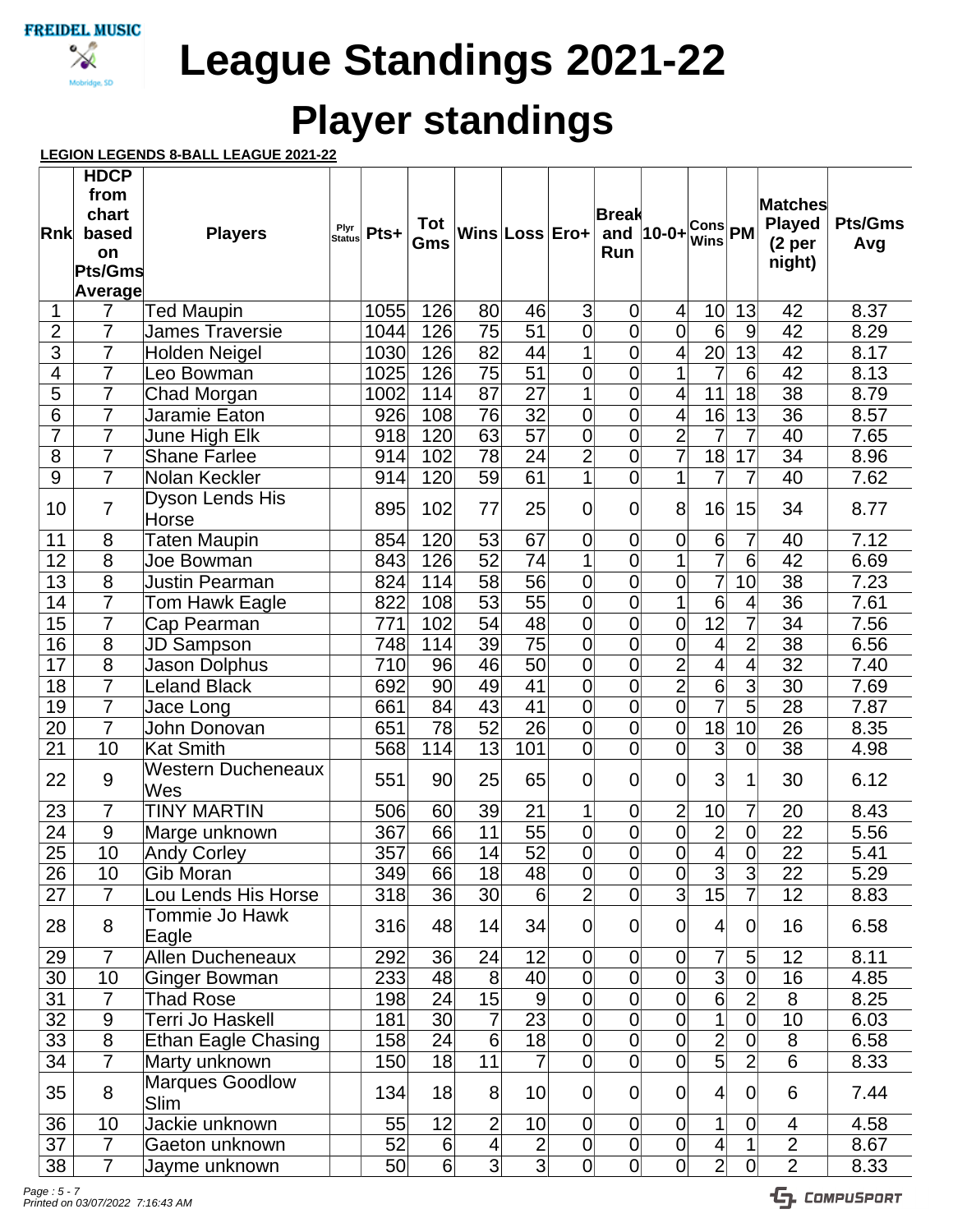

# **Player standings**

## **LEGION LEGENDS 8-BALL LEAGUE 2021-22**

| Rnk | <b>HDCP</b><br>from<br>chart<br>based<br><b>on</b><br>Pts/Gms<br>Average | <b>Players</b>     | Plyr<br>Status | $Pts +$ | Gms |   | $\frac{1}{\sqrt{2}m}$ Wins Loss Ero+ $\frac{2.5 \times 1}{2}$ 10-0+ $\frac{1}{\sqrt{2}m}$ PM | <b>Break</b><br>Run |   |                |   | <b>Matches</b><br><b>Played</b><br>(2 <sub>per</sub> )<br>night) | <b>Pts/Gms</b><br>Avg |
|-----|--------------------------------------------------------------------------|--------------------|----------------|---------|-----|---|----------------------------------------------------------------------------------------------|---------------------|---|----------------|---|------------------------------------------------------------------|-----------------------|
| 39  |                                                                          | <b>RJ Lawrence</b> |                | 46      | 6   | 3 | 3                                                                                            |                     |   | $\overline{3}$ |   | $\overline{2}$                                                   | 7.67                  |
| 40  | 8                                                                        | Stacey unknown     |                | 40      | 6   | ⌒ | 4                                                                                            |                     |   |                |   | 2                                                                | 6.67                  |
| 41  | 8                                                                        | Tracy V            |                | 40      | 6   | ⌒ | 4                                                                                            |                     |   | 2              | 0 | $\overline{2}$                                                   | 6.67                  |
| 42  | 9                                                                        | Joe Unknown        |                | 38      | 6   | ⌒ | 4                                                                                            |                     | 0 | $\overline{2}$ | 0 | 2                                                                | 6.33                  |
| 43  | 11                                                                       | <b>DJay Hunter</b> |                | 22      | 6   |   | 6                                                                                            |                     |   | $\Omega$       |   | ာ                                                                | 3.67                  |

# **Player standings (last week)**

# **LEGION LEGENDS 8-BALL LEAGUE 2021-22**

#### **\*\*Floating Spares\*\***

| <b>Rnk</b> | <b>Players</b>              | Pts+ | Wins <b>I</b> | $Ero+ $ | $\vert$ Loss $\vert$ 10-0+ $\vert$ PM $\vert$ Gms $\vert$ played |  |   | Last<br>played<br>date |
|------------|-----------------------------|------|---------------|---------|------------------------------------------------------------------|--|---|------------------------|
|            | <sup>30</sup> Ginger Bowman |      |               |         |                                                                  |  | ຈ | 2/21/2022 9            |
|            | 27 Lou Lends His Horse      | 22   | 2             |         |                                                                  |  | 2 | 2/21/2022 9            |
|            | <sup>24</sup> Marge unknown |      |               |         | 3                                                                |  |   | 2/21/2022 9            |
|            | 34 Marty unknown            | 30   | 3             |         |                                                                  |  | 2 | 2/21/2022 9            |
|            | 28 Tommie Jo Hawk Eagle     | 19   | 0             |         | 3                                                                |  |   | 2/21/2022 9            |

### **Bowman Ranch**

| Rnk | Players         | Pts+ |   |  |  | Last<br>played<br>date |
|-----|-----------------|------|---|--|--|------------------------|
|     | James Traversie | 26   | ົ |  |  | 2/21/20229             |
|     | June High Elk   | 22   |   |  |  | 2/21/20229             |
|     | Leo Bowman      | 25   | 2 |  |  | 2/21/20229             |

## **Keckler Ranch**

| <b>Rnk</b> | <b>Plavers</b> | Pts+ | Wins I | Ero+ | $\vert$ Loss $\vert$ 10-0+ $\vert$ PM $\vert$ played |  | Gms | Last<br>plaved<br>date |
|------------|----------------|------|--------|------|------------------------------------------------------|--|-----|------------------------|
|            | Holden Neigel  | 18   |        |      |                                                      |  | ົ   | 2/21/2022 9            |
|            | Nolan Keckler  | 25   | ົ<br>۷ |      |                                                      |  |     | 2/21/2022 9            |

#### **Night Shooters**

| <b>Rnk</b> | <b>Plavers</b>                      | Pts+ | Wins <b>I</b> | Ero+ l | $ $ Loss $ 10-0+ $ PM $ $ played |  | Gms | Last<br>played<br>date |
|------------|-------------------------------------|------|---------------|--------|----------------------------------|--|-----|------------------------|
|            | <sup>5</sup> Chad Morgan            | 30   | 3             |        |                                  |  | ົ   | 2/21/20229             |
|            | <sup>10</sup> Dyson Lends His Horse | 30   | 3             |        |                                  |  |     | 2/21/20229             |
|            | Ted Maupin                          | 30   | 3             |        |                                  |  |     | 2/21/20229             |

### **Number Nine**

| <b>Rnk</b> | <b>Plavers</b>           | Pts+ | Wins I | Ero+ | Loss $ 10-0+ $ PM $ $ |  | Gms<br><b>played</b> | Last<br>plaved<br>date |
|------------|--------------------------|------|--------|------|-----------------------|--|----------------------|------------------------|
|            | <sup>12</sup> Joe Bowman |      | 0      |      | ບ                     |  | ⌒                    | 2/21/20229             |
| 11         | Taten Maupin             | 21   |        |      | ⌒                     |  |                      | 2/21/20229             |